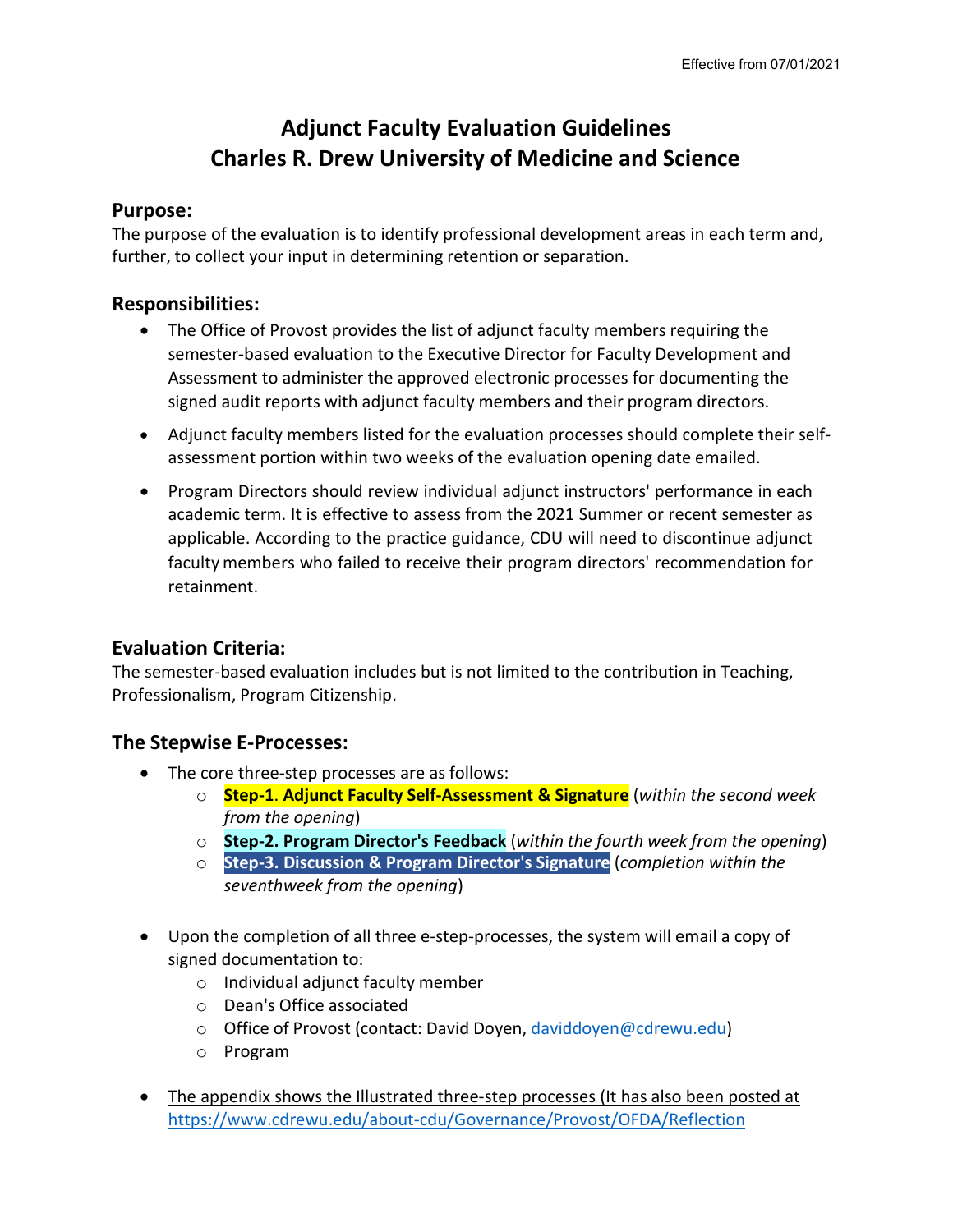#### **Appendix**



#### **Adjunct Faculty Evaluation** Charles R. Drew University of Medicine and Science

| Faculty Name:                   | STEP <sub>1</sub> | Academic Term & Year: |  |     | STEP <sub>1</sub> |
|---------------------------------|-------------------|-----------------------|--|-----|-------------------|
| College / School / Division COM |                   | <b>COSH</b>           |  | SON |                   |
|                                 | Research          | Other (Specify):      |  |     |                   |

| Please make provide your assessment score between 1 and 10. CDU anchored rating description is as follows: |                              |                                    |                         |                                        |                              |
|------------------------------------------------------------------------------------------------------------|------------------------------|------------------------------------|-------------------------|----------------------------------------|------------------------------|
| Score range                                                                                                | $1-2$                        | $3 - 4$                            | $5 - 6$                 | $7 - 8$                                | $9 - 10$                     |
| Accomplishment                                                                                             | Not at all<br>accomplished   | Slightly<br>accomplished           | Accomplished            | Very<br>accomplished                   | Extremely<br>accomplished    |
| Performance                                                                                                | poor                         | fair                               | good                    | excellent                              | exceptional                  |
| <b>Expectation</b>                                                                                         | far below the<br>expectation | moderately<br>below<br>expectation | meet the<br>expectation | moderately<br>above the<br>expectation | far above the<br>expectation |

|   | <b>TEACHING</b><br>Course Number, Section & Name Taught in the Academic Term | <b>Faculty Member's</b><br>Self-Assessment<br>(between 1 and 10) | Program Director's<br>Feedback<br>(between 1 and 10) |
|---|------------------------------------------------------------------------------|------------------------------------------------------------------|------------------------------------------------------|
|   |                                                                              |                                                                  |                                                      |
|   |                                                                              |                                                                  |                                                      |
| 3 | STEP <sub>1</sub>                                                            | STEP <sub>1</sub>                                                | STEP <sub>2</sub>                                    |
|   |                                                                              |                                                                  |                                                      |
|   |                                                                              |                                                                  |                                                      |
|   | Faculty Comment:                                                             |                                                                  |                                                      |

|                | STEP <sub>1</sub>                         |                                                                  |                                                      |  |
|----------------|-------------------------------------------|------------------------------------------------------------------|------------------------------------------------------|--|
|                | <b>PROFESSIONALISM</b>                    | <b>Faculty Member's</b><br>Self-Assessment<br>(between 1 and 10) | Program Director's<br>Feedback<br>(between 1 and 10) |  |
| 1 <sup>1</sup> | Comply with CDU policies and procedures   |                                                                  |                                                      |  |
| 2 <sup>1</sup> | Attend in classes, meetings, and training | STEP <sub>1</sub>                                                | STEP <sub>2</sub>                                    |  |
| 3 <sup>1</sup> | Show punctuality at work                  |                                                                  |                                                      |  |
|                | <b>Faculty Comment:</b>                   |                                                                  |                                                      |  |

| STEP <sub>1</sub>                                                |                                                                  |                                                      |
|------------------------------------------------------------------|------------------------------------------------------------------|------------------------------------------------------|
| PROGRAM CITIZENSHIP                                              | <b>Faculty Member's</b><br>Self-Assessment<br>(between 1 and 10) | Program Director's<br>Feedback<br>(between 1 and 10) |
| Collaborate with program faculty member and staff                |                                                                  |                                                      |
| Demonstrate availability to the program student learning support | STEP <sub>1</sub>                                                | STEP <sub>2</sub>                                    |
| Contribute to program advancement                                |                                                                  |                                                      |
| Faculty Comment:                                                 |                                                                  |                                                      |
|                                                                  |                                                                  |                                                      |
| STEP <sub>1</sub>                                                |                                                                  |                                                      |



#### \* Note. Review Process Guide (effective on July 1, 2021) CDU requires adjunct faculty evaluation in each semester via an

|        | electronic sign audit system.                           |  |
|--------|---------------------------------------------------------|--|
| Step-1 | <b>Faculty Self-Assessment &amp; Signature</b>          |  |
| Step-2 | <b>Program Director Feedback</b>                        |  |
| Step-3 | <b>Discussion &amp; Program Director Signature</b>      |  |
|        | Then.                                                   |  |
|        | Copy to Faculty Member                                  |  |
|        | Copy to Dean & Office of Provost (Contact: David Doyen) |  |
|        | File the Original in the Program                        |  |